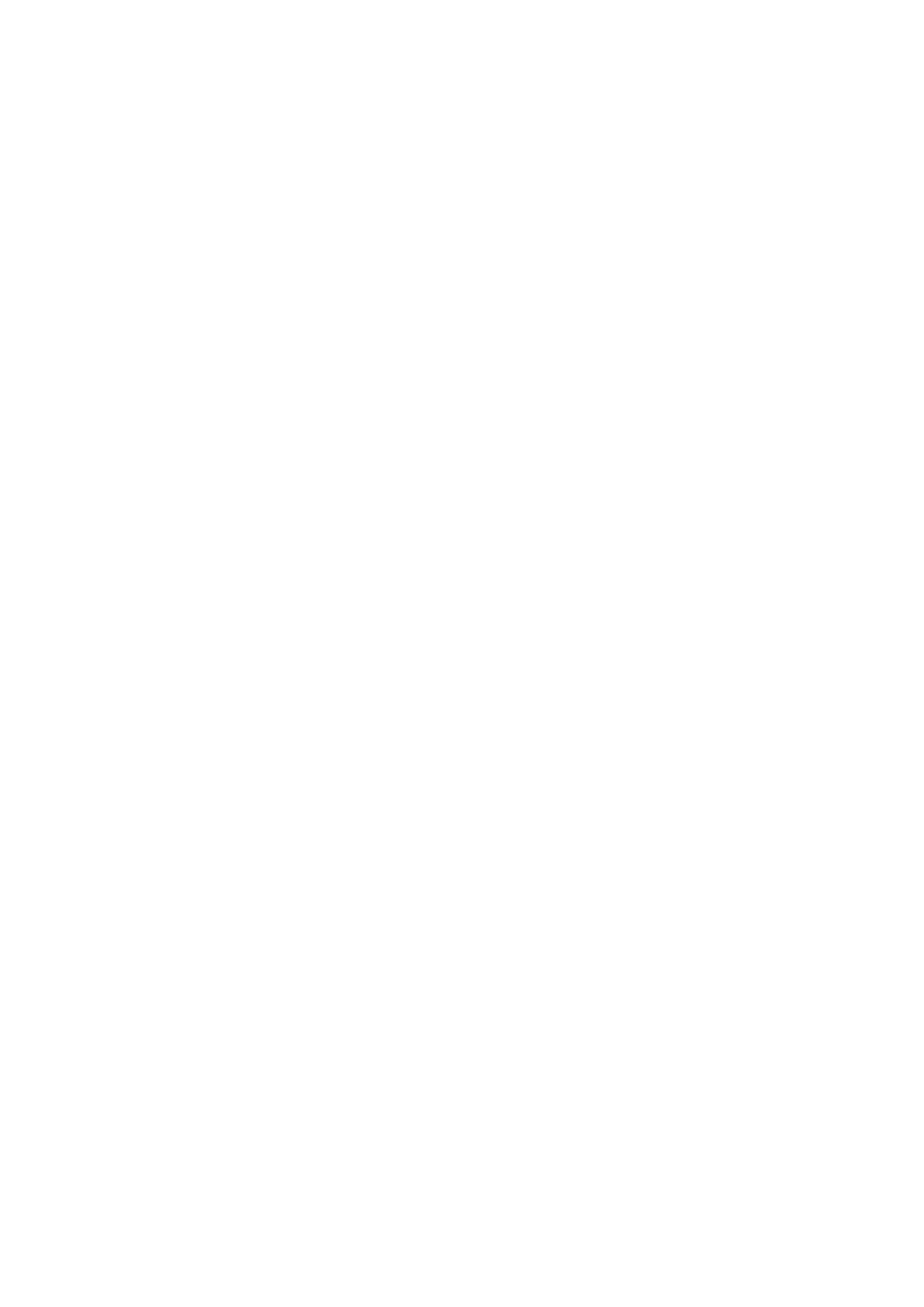*I certify that this public bill, which originated in the Legislative Assembly, has finally passed the Legislative Council and the Legislative Assembly of New South Wales.*

> *Clerk of the Legislative Assembly. Legislative Assembly, Sydney, , 2010*



New South Wales

# **Food Amendment Bill 2010**

Act No , 2010

An Act to amend the *Food Act 2003* with respect to the display of nutritional information by certain food businesses; and for other purposes.

*I have examined this bill and find it to correspond in all respects with the bill as finally passed by both Houses.*

*Assistant Speaker of the Legislative Assembly.*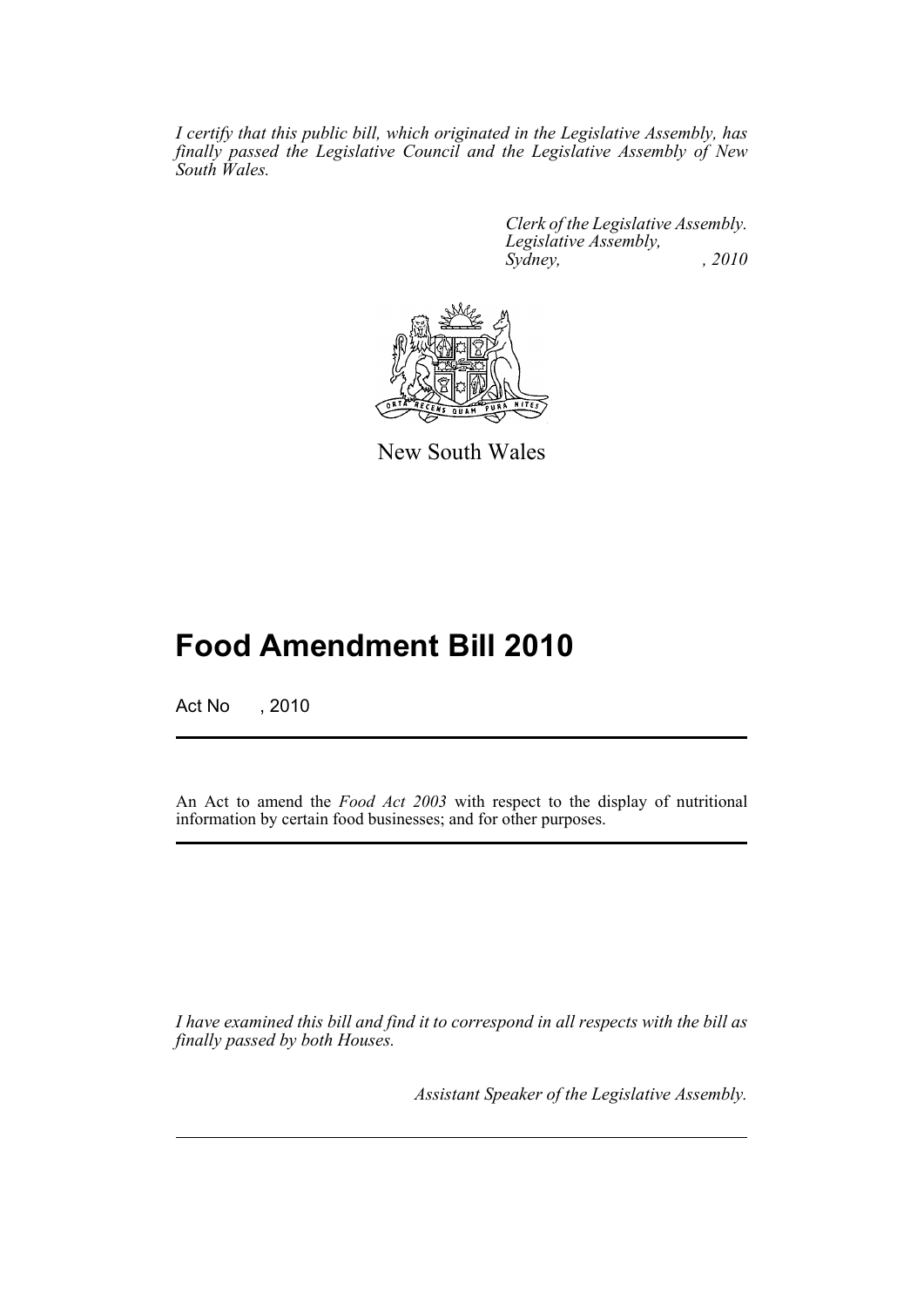# <span id="page-3-0"></span>**The Legislature of New South Wales enacts:**

# **1 Name of Act**

This Act is the *Food Amendment Act 2010*.

# <span id="page-3-1"></span>**2 Commencement**

- (1) This Act commences on the date of assent, except as provided by subsections (2) and (3).
- (2) Schedule 2 (other than Schedule 2 [2]) commences on 1 February 2011.
- (3) Schedule 2 [2] commences on 1 February 2012.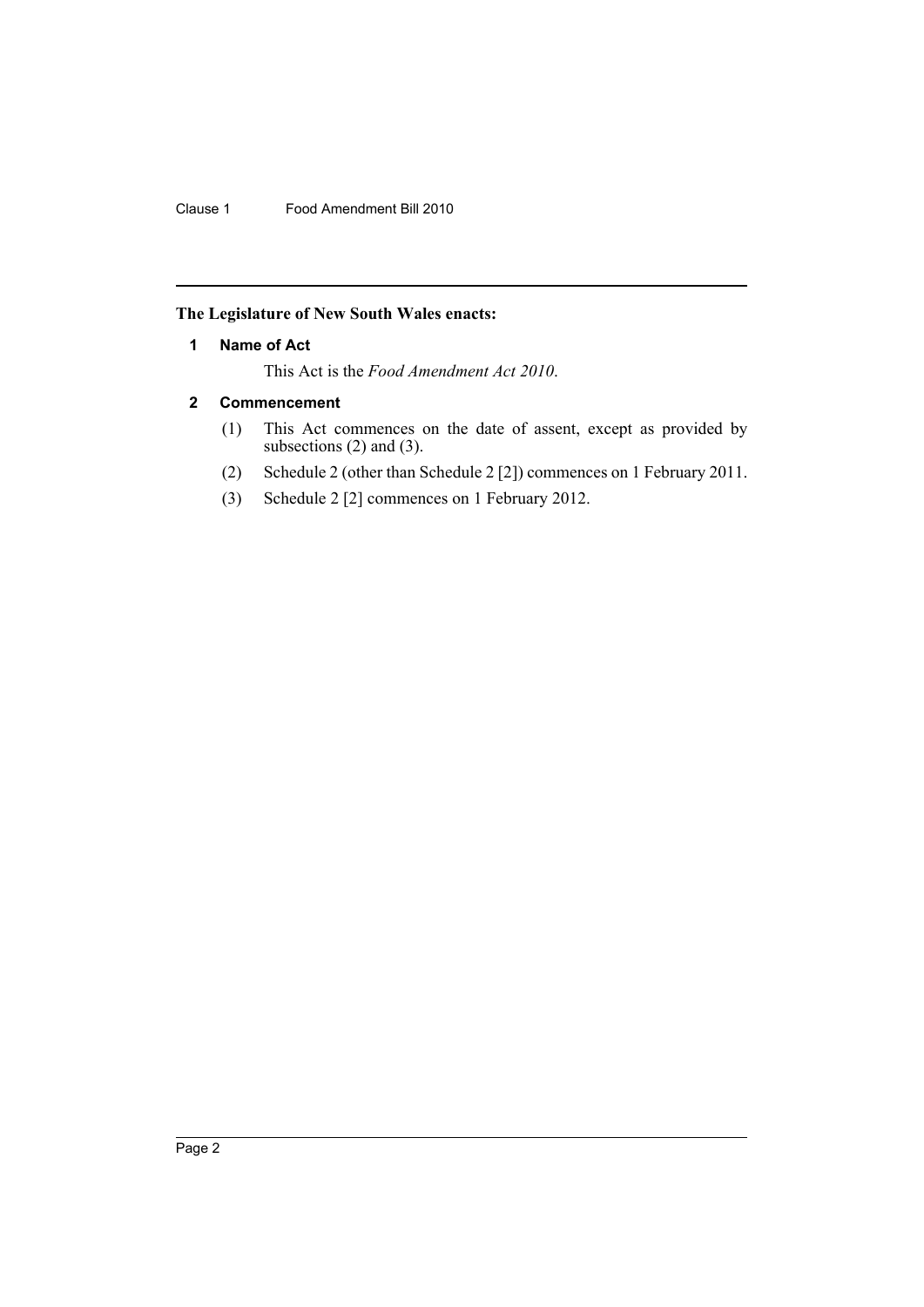Amendment of Food Act 2003 No 43 Schedule 1

# <span id="page-4-0"></span>**Schedule 1 Amendment of Food Act 2003 No 43**

## **[1] Section 43A**

Insert after section 43:

#### **43A Powers of authorised officers and food safety auditors may be exercised concurrently**

A person who is a food safety auditor and an authorised officer and who is exercising the functions of a food safety auditor in relation to any premises or food transport vehicle may also exercise the functions of an authorised officer but only if the person has first produced his or her certificate of authority issued under section 115:

- (a) to the proprietor of the food business that uses those premises or food transport vehicle or to a person who is apparently in charge of those premises or that vehicle, and
- (b) to any person whom the authorised officer requires to produce anything or to answer any question.

#### **[2] Section 99 Obstructing or impersonating food safety auditors**

Insert after section 99 (2):

(3) A person must not threaten, intimidate or assault a food safety auditor in the exercise of the auditor's functions under this Act. Maximum penalty: 500 penalty units.

#### **[3] Part 8 Regulation of food businesses**

Insert after Division 3:

# **Division 4 Requirements relating to display of nutritional information for food**

## **106K Definitions**

#### In this Division:

*menu* means a menu, in printed or electronic form, that lists or otherwise shows one or more items of food and that:

- (a) is on a board, poster, leaflet or the like at the premises from which the item or items of food in the menu are sold, or
- (b) is distributed or available outside of the premises from which the item or items of food in the menu are sold by means of the internet or a printed leaflet.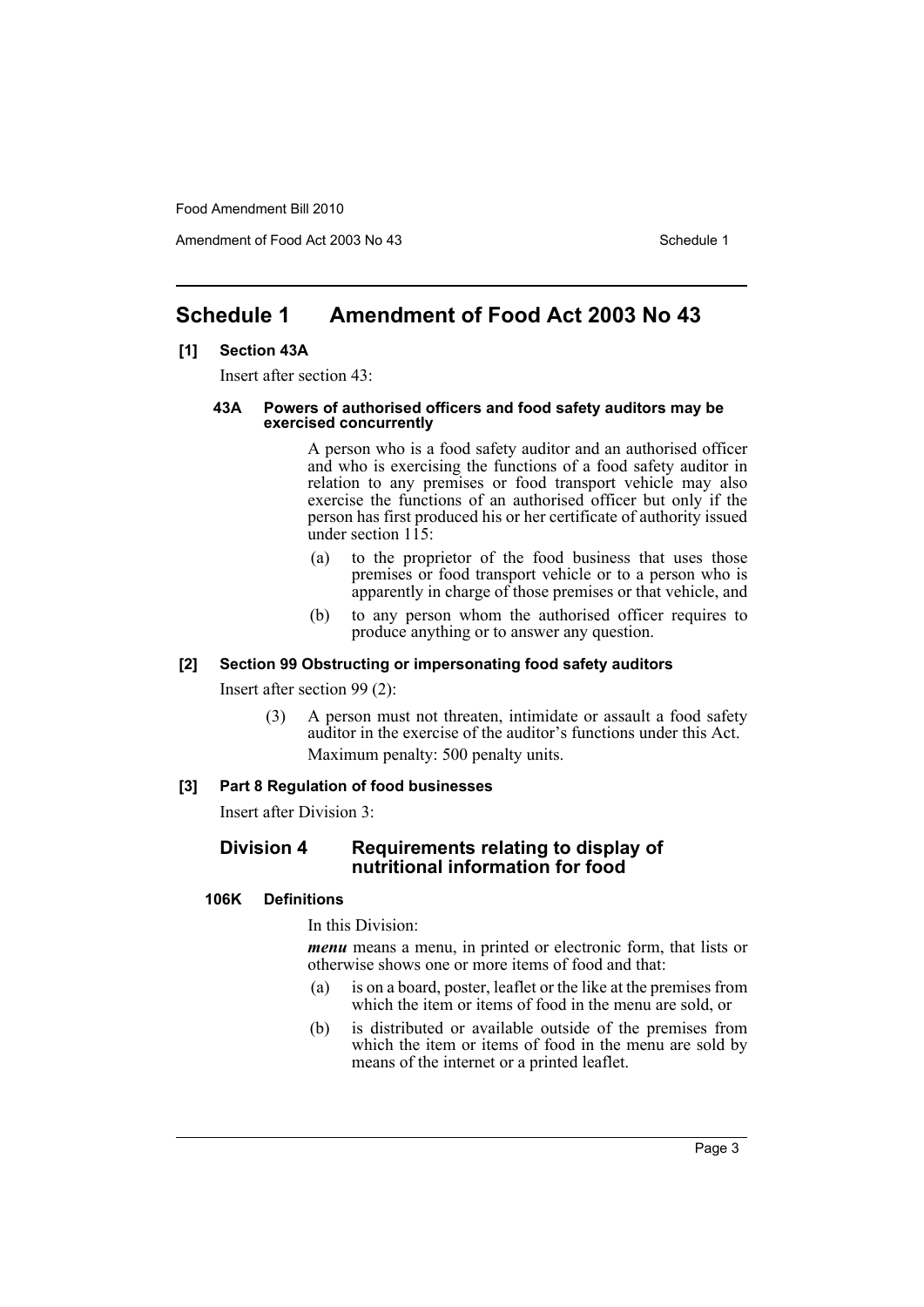Schedule 1 Amendment of Food Act 2003 No 43

*ready-to-eat food* means food that is in a state in which it is ordinarily consumed, but does not include nuts in the shell or raw fruit or vegetables that are intended to be hulled, peeled or washed by the consumer.

*sell* means sell as defined in section 4 (1), but by retail only.

*standard food item*—see section 106L.

*standard food outlet*—see section 106M.

#### **106L Meaning of "standard food item"**

- (1) In this Division, *standard food item* means an item of ready-to-eat food for sale that is sold in servings that are standardised for portion and content and that:
	- (a) is listed or otherwise shown on a menu, or
	- (b) is displayed for sale with a price tag or label or an identifying tag or label,

and includes any item of ready-to-eat food for sale that is of a kind, class or description prescribed by the regulations.

- (2) If a number of standard food items are shown or displayed for sale as referred to in subsection (1) as a combination, the combination is to be treated for the purposes of this Division as a single standard food item.
- (3) If an item of food referred to in subsection (1) is shown or displayed for sale in different standard sizes or portions (for example, small, medium or large), each standard size or portion of the item of food is to be treated as a separate standard food item.
- (4) Despite subsection (1), *standard food item* does not include an item of food that is packaged in a way that is prescribed by the regulations as prepackaged.

#### **106M Meaning of "standard food outlet"**

- (1) In this Division, a *standard food outlet* means premises at which standard food items are sold by a food business if:
	- (a) the food business sells standard food items at other premises or while operating in a chain of food businesses that sell standard food items, and
	- (b) at least one of the standard food items that are sold at the premises has been standardised for portion and content so as to be substantially the same as standard food items of that type sold at those other premises or by the other food businesses in the chain.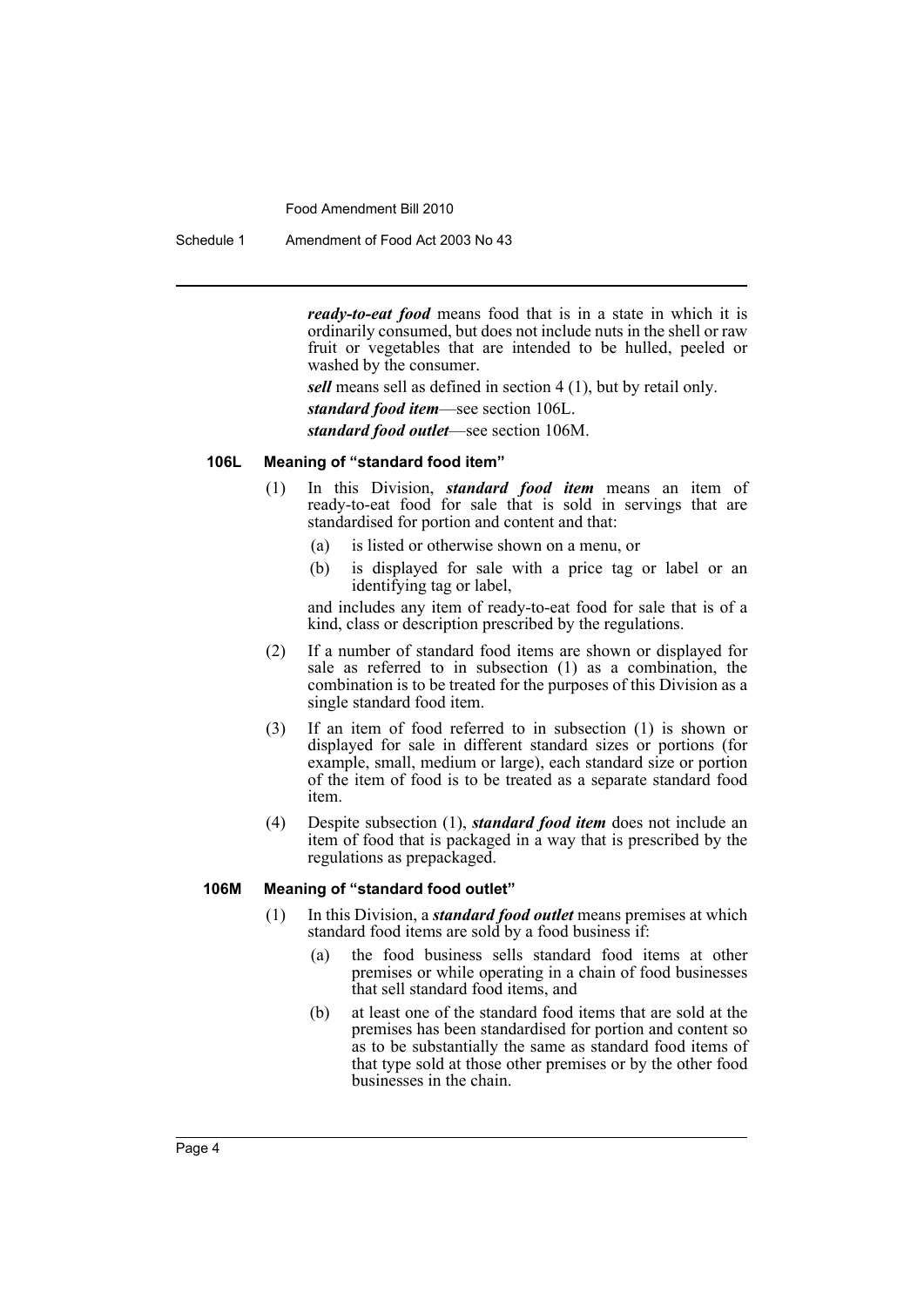Amendment of Food Act 2003 No 43 Schedule 1

- (2) For the purposes of this section, a food business is operating in a chain of food businesses that sell standard food items if:
	- (a) it is operating as one of a group of food businesses that sell standard food items under franchise arrangements with a parent business or under common ownership or control, or
	- (b) it sells standard food items under the same trading name as a group of other food businesses that sell standard food items.

#### **106N Requirement for certain standard food outlets to display nutritional information**

- (1) This section applies to a standard food outlet that is of a kind, class or description prescribed by the regulations.
- (2) The proprietor of a standard food outlet to which this section applies must ensure that:
	- (a) nutritional information of a kind prescribed by the regulations is displayed in relation to standard food items that are sold at the outlet, and
	- (b) the nutritional information is determined in accordance with any requirements of the regulations for nutritional information of that kind, and
	- (c) the nutritional information is displayed in the manner and locations prescribed by the regulations for nutritional information of that kind.
- (3) A person must not intentionally contravene subsection (2). Maximum penalty: 500 penalty units in the case of an individual and 2,500 penalty units in the case of a corporation.
- (4) A person must not contravene subsection (2). Maximum penalty: 100 penalty units in the case of an individual and 500 penalty units in the case of a corporation.
- (5) If, on the trial of a person charged with an offence against subsection (3) the court is not satisfied that the person committed the offence but is satisfied that the person committed an offence against subsection  $(4)$ , the court may find the person not guilty of the offence charged but guilty of an offence against subsection (4), and the person is liable to punishment accordingly.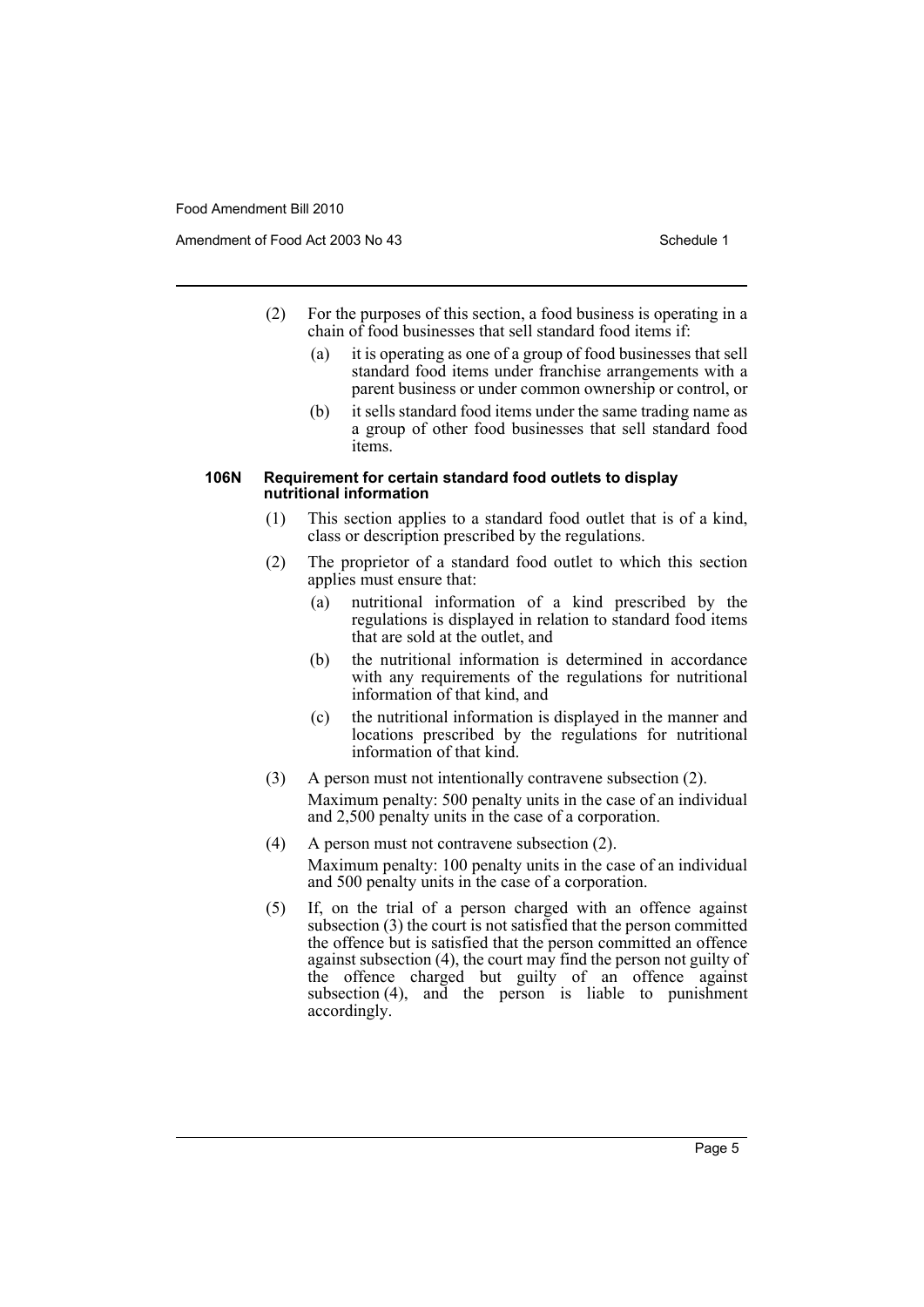Schedule 1 Amendment of Food Act 2003 No 43

#### **106O Voluntary display of nutritional information to meet certain requirements**

- (1) This section applies to a standard food outlet other than a standard food outlet to which section 106N applies.
- (2) The proprietor of a standard food outlet to which this section applies must not display nutritional information of a kind prescribed by the regulations in relation to standard food items that are sold at the outlet unless the nutritional information:
	- (a) is determined in accordance with any requirements of the regulations for nutritional information of that kind, and
	- (b) is displayed in the manner and locations prescribed by the regulations for nutritional information of that kind.

Maximum penalty: 100 penalty units in the case of an individual and 500 penalty units in the case of a corporation.

#### **106P Regulations relating to explanatory material about nutritional information**

The regulations may make provision for or with respect to regulating or prohibiting the display or distribution by a standard food outlet of explanatory material or any other material about nutritional information for food or for any type or class of food.

#### **106Q Exemptions from operation of Division**

- (1) The regulations may exempt, with or without conditions, any class of persons, food businesses, premises, food or activities from the operation of all or any of the provisions of this Division.
- (2) Any such exemption has no effect during any period in which a condition to which it is subject is not complied with.

#### **106R Review of Division and regulations under the Division**

- (1) The Minister is to review this Division and any regulations made under this Division to determine whether:
	- (a) the policy objectives of this Division and those regulations remain valid, and
	- (b) the terms of this Division and those regulations remain appropriate for securing those objectives, and
	- (c) the terms of this Division or those regulations, or both, should be amended so that the nutritional information to be displayed includes information relating to fat and salt.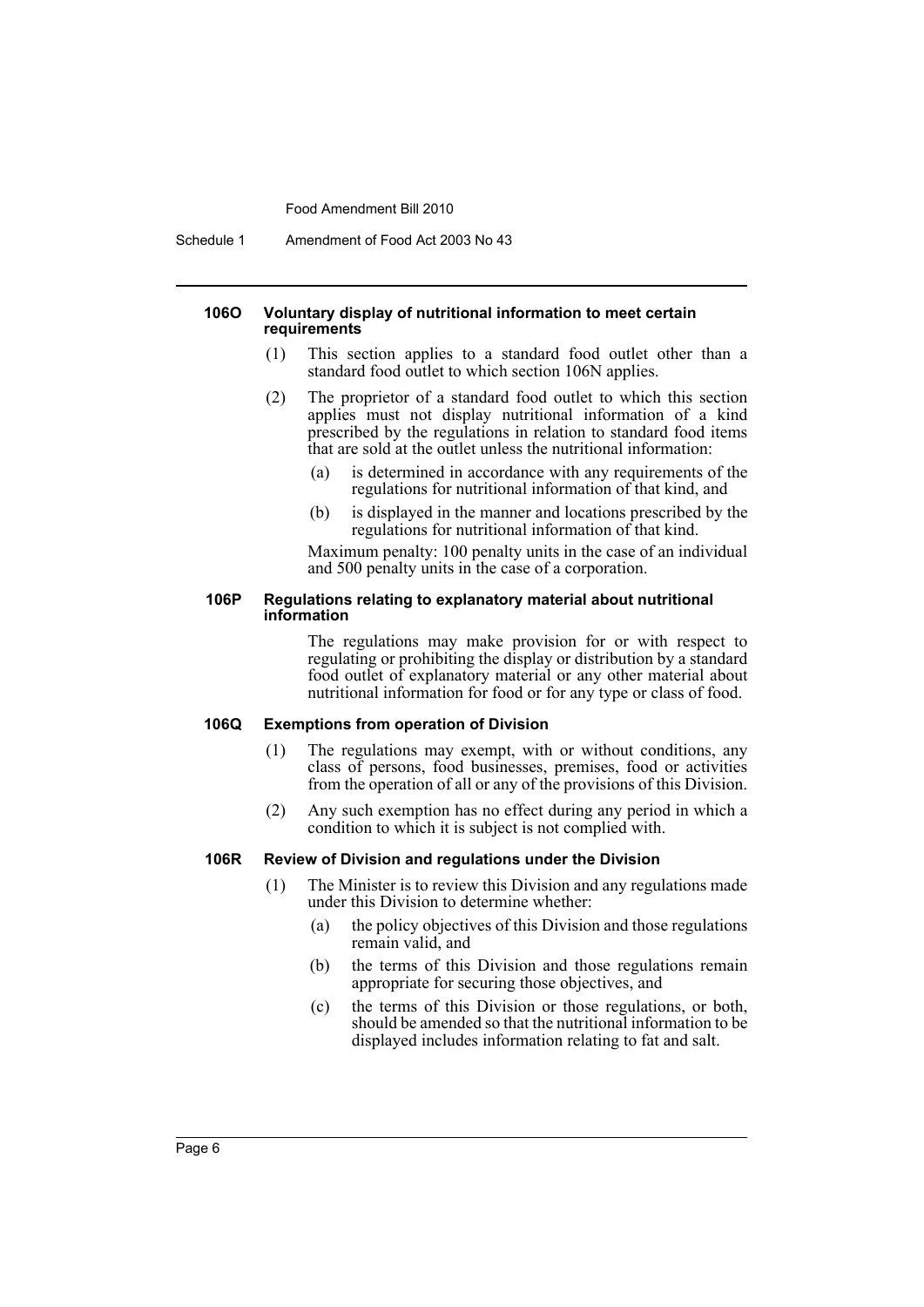- (2) The review is to be undertaken as soon as possible after 1 February 2012.
- (3) A report on the outcome of the review is to be tabled in each House of Parliament within 12 months after that date.

#### **[4] Section 119 Time for instituting proceedings**

Omit section 119 (1). Insert instead:

- (1) Proceedings for an offence against this Act or the regulations may be instituted not later than 2 years after the date on which the offence is alleged to have been committed.
- **[5] Section 128 Certificate evidence and evidence of analysts** Omit section 128 (3).

#### **[6] Schedule 2 Savings, transitional and other provisions**

Insert at the end of clause 1 (1):

*Food Amendment Act 2010*

## **[7] Schedule 2, Part 8**

Insert after Part 7:

# **Part 8 Provisions consequent on enactment of Food Amendment Act 2010**

## **25 Application of new offences relating to display of nutritional information by standard food outlets**

A person does not commit an offence against section 106N or 106O until on or after 1 February 2012.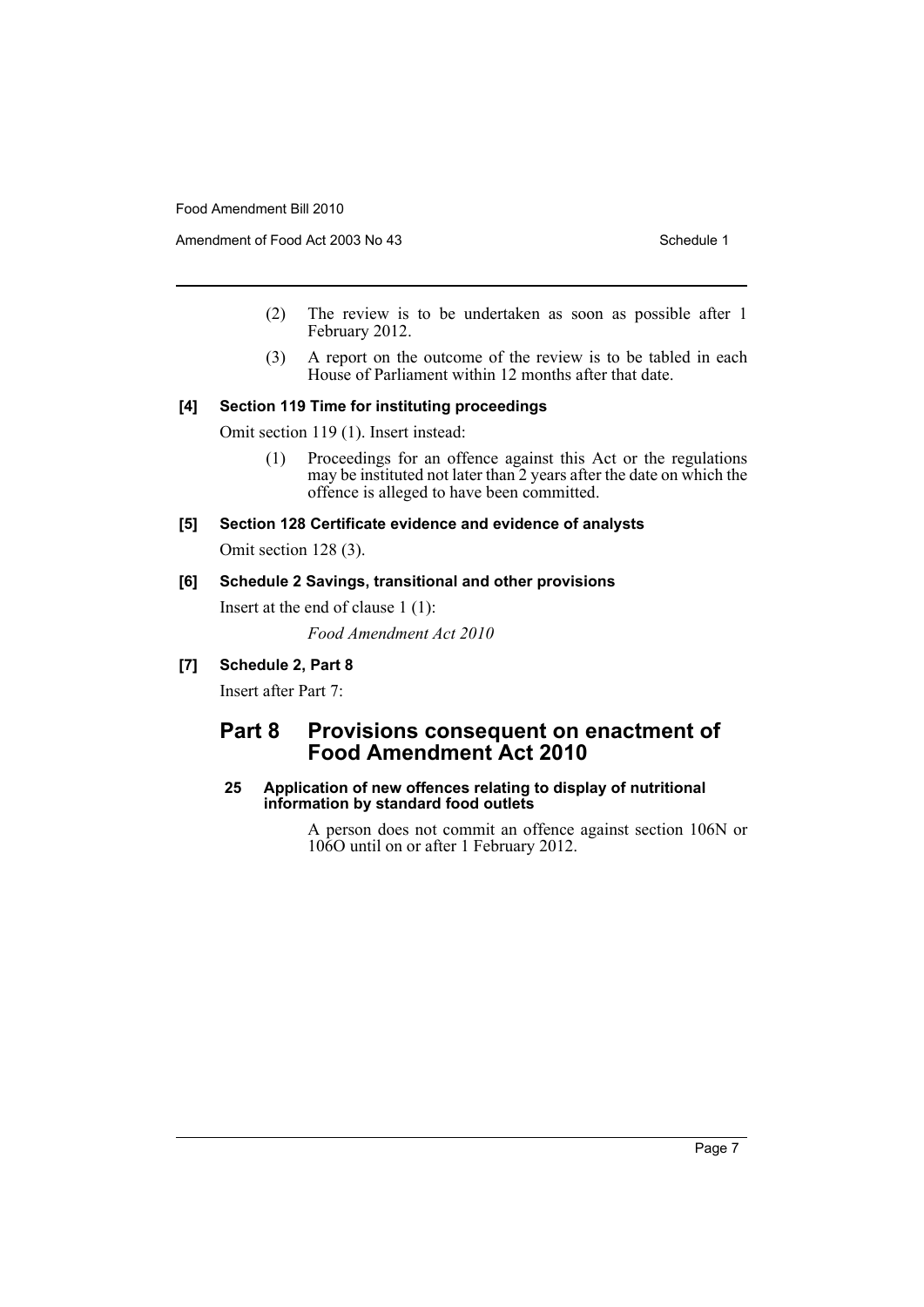Schedule 2 Amendment of Food Regulation 2010

# <span id="page-9-0"></span>**Schedule 2 Amendment of Food Regulation 2010**

#### **[1] Part 2B**

Insert after Part 2A:

# **Part 2B Requirements for display of nutritional information**

## **16P Definitions**

In this Part, expressions defined for the purposes of Division 4 of Part 8 of the Act have the same meanings as in that Division.

### **16Q Definition of "prepackaged food"**

For the purposes of section 106L (4) of the Act, food is *prepackaged* if the food:

- (a) arrives at the premises from which it is sold in a container or wrapper in or by which the food is wholly encased, enclosed, contained or packaged (whether or not the food is also in an outer container or wrapper that encases, encloses, contains or packages multiple units of the food), and
- (b) is not removed from its container or wrapper (other than any such outer container or wrapper) before its sale at those premises.

#### **16R Standard food outlets required to display nutritional information**

The following standard food outlets are prescribed as standard food outlets to which section 106N of the Act applies:

- (a) a standard food outlet of a food business that sells standard food items at 20 or more locations in New South Wales or at 50 or more locations in Australia,
- (b) a standard food outlet of a food business that is operating in a chain of food businesses that sell standard food items if together those businesses sell standard food items at 20 or more locations in New South Wales or at 50 or more locations in Australia.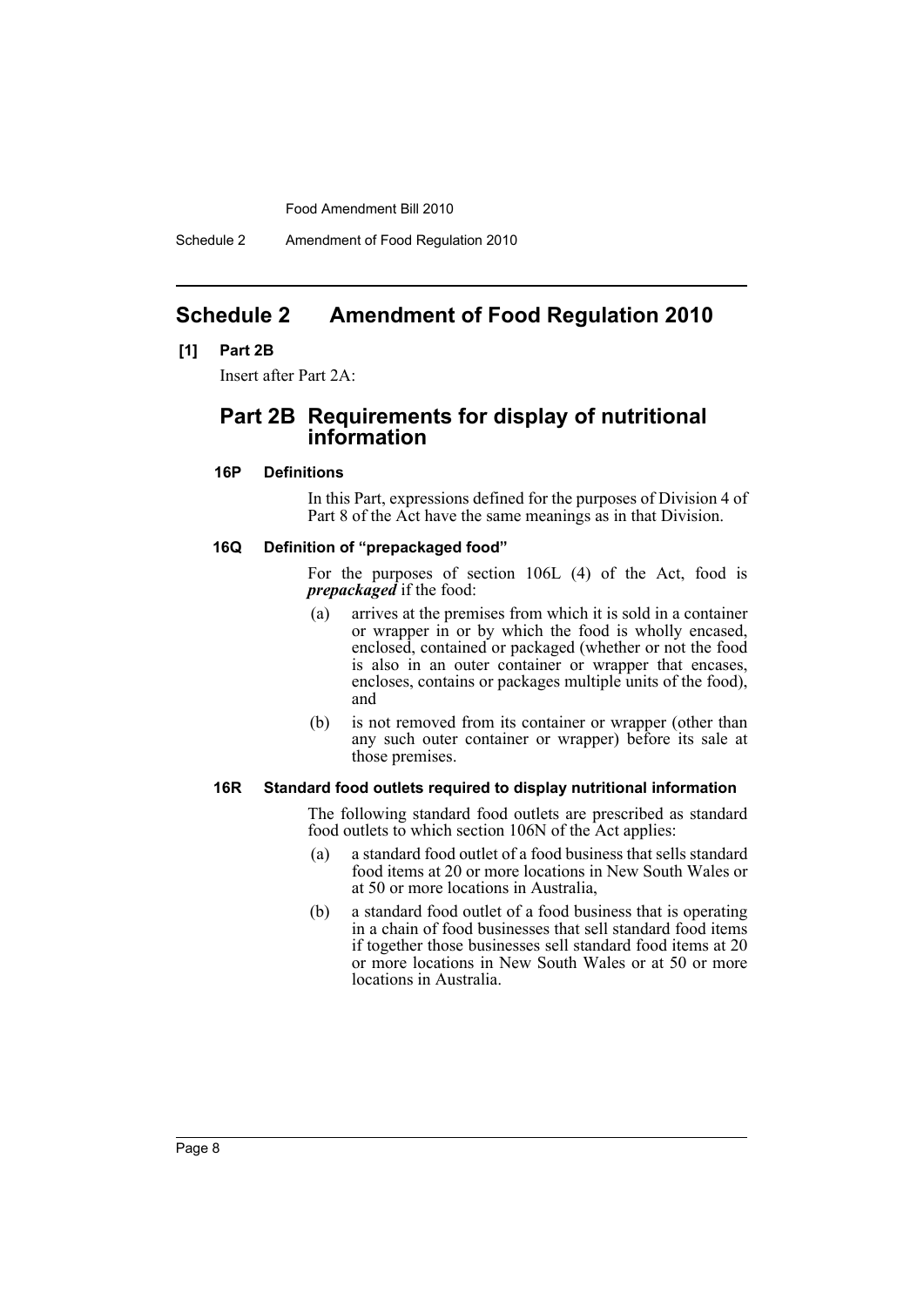Amendment of Food Regulation 2010 Schedule 2

#### **16S Kinds of nutritional information required to be displayed**

- (1) For the purposes of section 106N of the Act, the following kinds of nutritional information are prescribed:
	- (a) the average energy content of each standard food item for sale by the standard food outlet concerned expressed in kilojoules,
	- (b) the following statement:
		- The average adult daily energy intake is 8,700 kJ.
- (2) The method of determining the nutritional information referred to in subclause (1) (a) is to calculate the average energy content of each standard food item in accordance with Standard 1.2.8 of the Food Standards Code, making necessary adjustments to ensure that the calculation is done in relation to the whole of the food item rather than per 100g.
- (3) The number of kilojoules calculated as referred to in subclause (2) may be rounded to the nearest 10 kJ.

#### **16T Kind of nutritional information voluntarily displayed that must comply with requirements**

For the purposes of section 106O of the Act:

- (a) the kind of nutritional information that is prescribed is the energy content of any standard food item for sale at the standard food outlet concerned, and
- (b) that nutritional information is to be determined in kilojoules and in accordance with the method referred to in clause 16S (2) and (3).

## **16U Locations for display of nutritional information**

- (1) For the purposes of sections 106N and 106O of the Act, the locations where nutritional information referred to in clauses 16S (1) (a) and 16T (a) must be displayed in relation to a standard food item are:
	- (a) on each menu on which the name or price of the standard food item is displayed and on each price tag or label or identifying tag or label for the item, and
	- (b) if there are drive-through facilities, on the drive-through menu board that displays the name or price of the standard food item or on a separate adjacent board visible at or before the point of ordering, and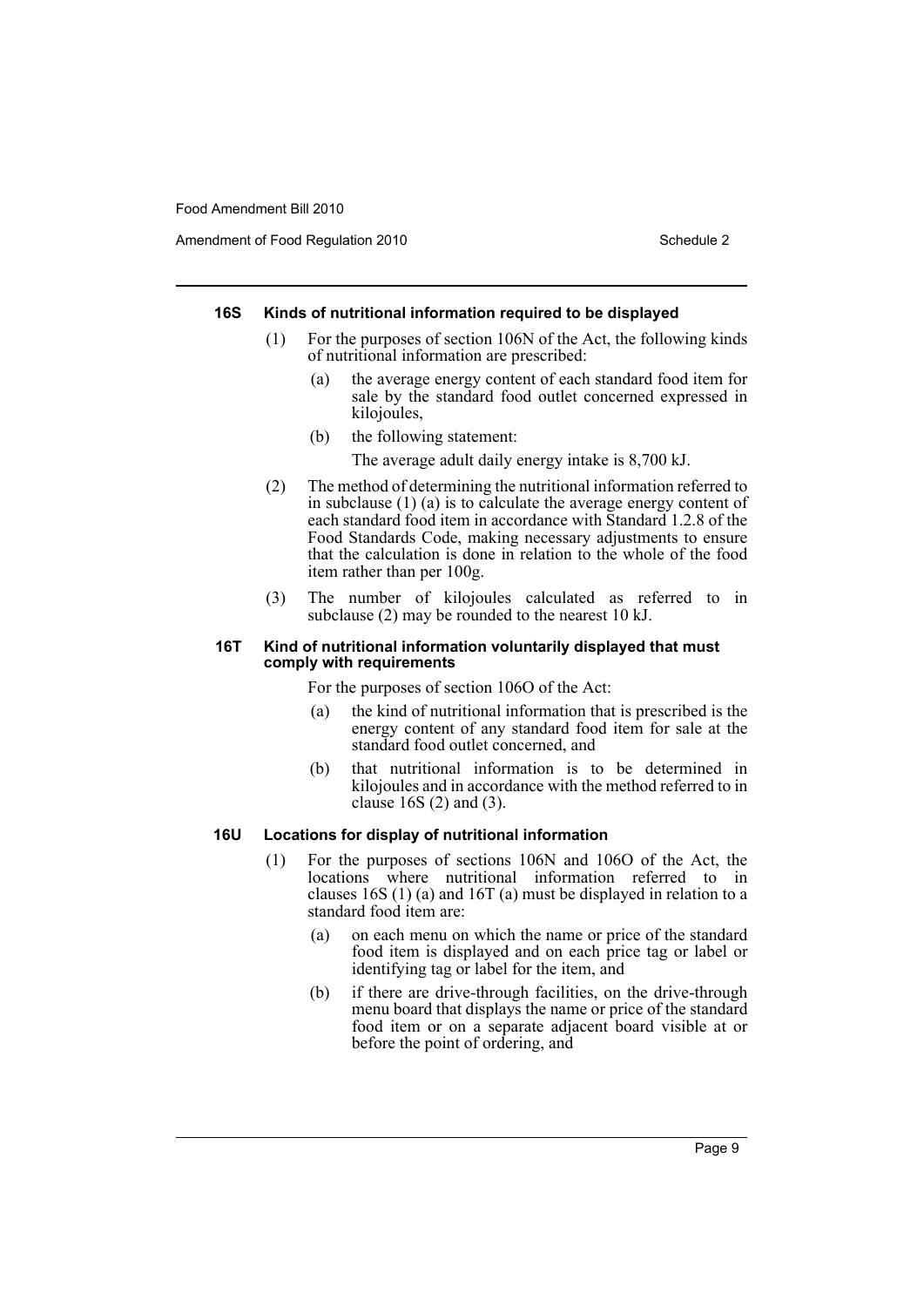Schedule 2 Amendment of Food Regulation 2010

- (c) adjacent to or in close proximity to the name or price of the standard food item so as to be clearly associated with the item.
- (2) The locations where nutritional information referred to in subclause (1) is displayed in relation to a standard food item are to be consistent with the locations where such nutritional information is displayed for all of the other standard food items that are displayed with that standard food item.
- (3) For the purposes of section 106N of the Act, the locations where the statement referred to in clause 16S (1) (b) must be displayed are:
	- (a) in one location on each menu on which the name or price of one or more standard food items is displayed and adjacent to or in close proximity to the standard food item or items so as to be clearly associated with the item or items, and
	- (b) if there are drive-through facilities, in one location on the drive-through menu board adjacent to or in close proximity to the standard food item or items so as to be clearly associated with the item or items, and
	- (c) in each area or display cabinet, or on each stand, where standard food items with price tags or labels or identifying tags or labels are displayed and adjacent to or in close proximity to the item or items so as to be clearly associated with the item or items and conspicuous to a person looking at the item or items.

## **16V Manner of displaying nutritional information**

- (1) For the purposes of sections 106N and 106O of the Act, the nutritional information referred to in clauses 16S (1) (a) and 16T (a) must:
	- (a) be clearly legible, and
	- (b) display the number of kilojoules in numerals and use the abbreviation "kJ", and
	- (c) be in the same font, and at least the same font size, as the price displayed for the standard food item concerned or, if no price is displayed, as the name displayed for the item.
- (2) For the purposes of section 106N of the Act, the statement referred to in clause  $16S(1)$  (b) must:
	- (a) be clearly legible, and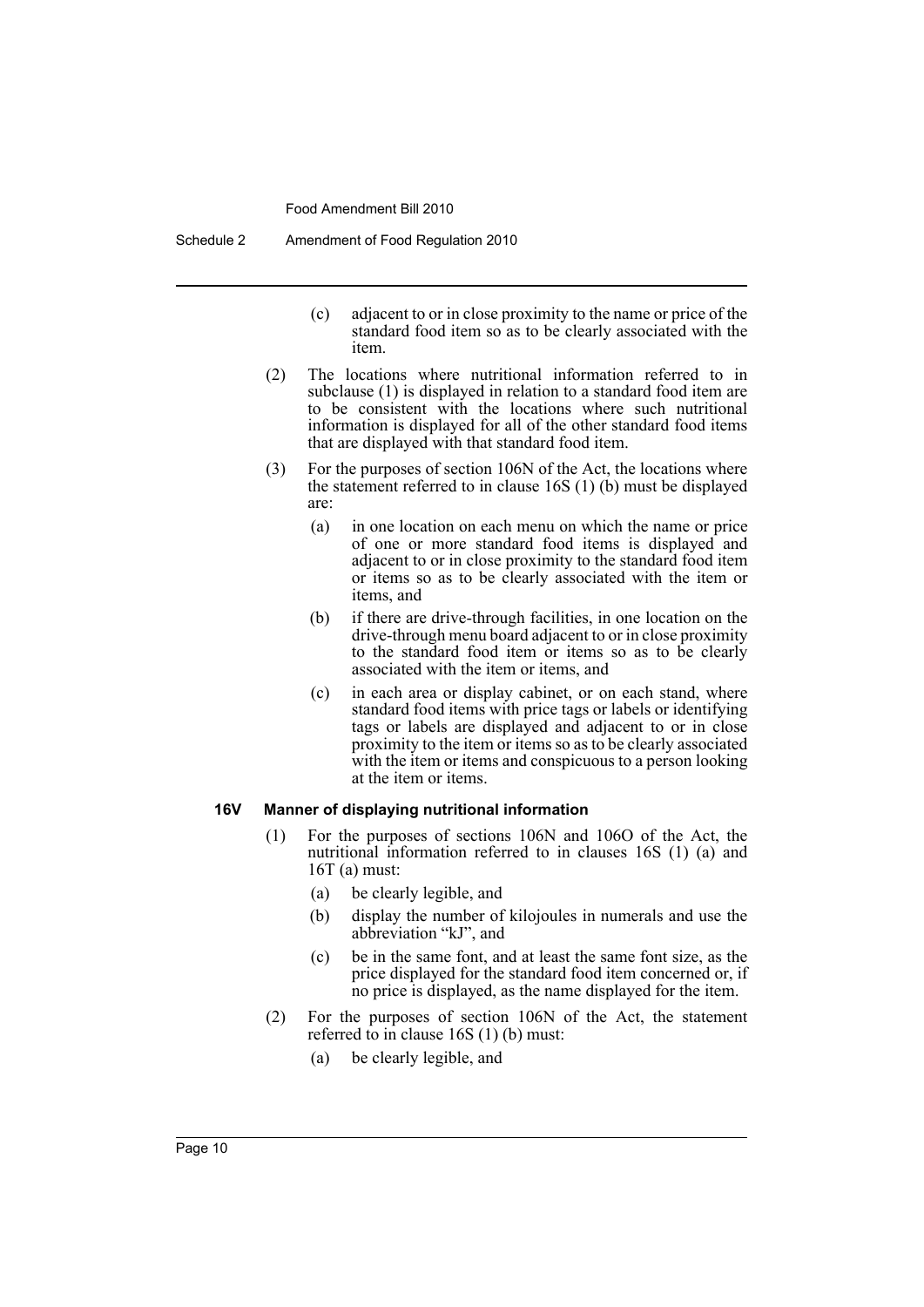Amendment of Food Regulation 2010 Schedule 2

- (b) in a case where only one standard food item is displayed on a menu, be in the same font, and at least the same font size, as the name of the item displayed or, if no name is displayed, as the price displayed for the item, and
- (c) in a case where a number of standard food items are listed or displayed on a menu, be in the same font, and at least the same font size, as the name of the standard food item with the largest font size listed or displayed or, if no names are listed or displayed, as the price of the standard food item with the largest font size listed or displayed, and
- (d) in the case of a standard food item or items displayed with a price tag or label or identifying tag or label in any area, display cabinet or stand, be in at least the same font size as the largest font size on the tags or labels for the standard food item or items in the area, display cabinet or stand.

#### **16W Exemptions**

- (1) The following food businesses are exempt from the operation of section 106N of the Act:
	- (a) convenience stores,
	- (b) service stations selling petrol or other fuel for motor vehicles,
	- (c) food businesses that primarily provide food catering services,
	- (d) food businesses that only sell food that is intended to be consumed on the premises at which it is sold.
- (2) Food sold by retail at a health care facility is exempt from the operation of section 106N of the Act.